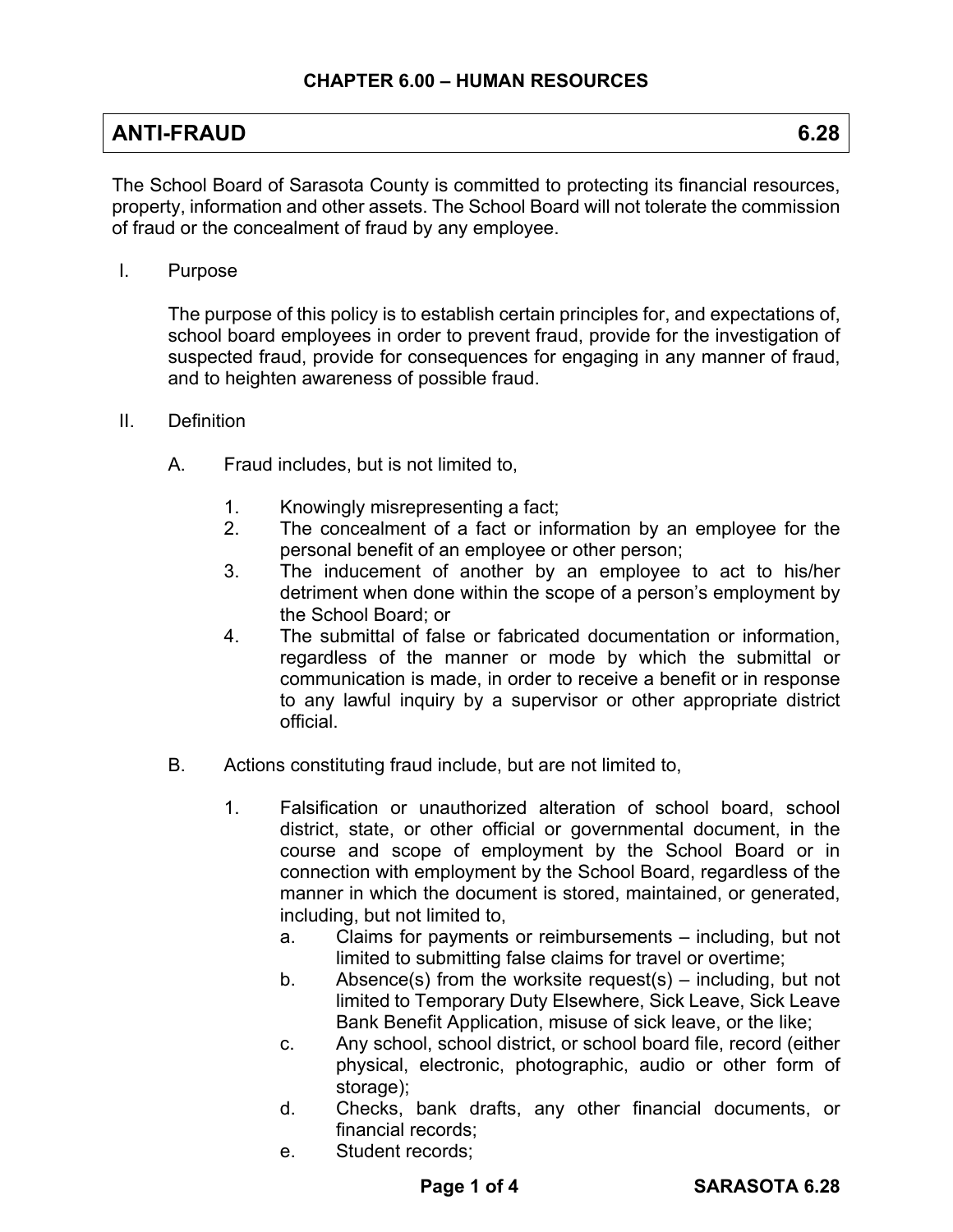- f. Maintenance records;
- g. Fire, health and safety reports;
- h. Professional certification, licensure, or educational degree or evidence of any academic honor or achievement;
- i. Any other school board, school district, school record, or employment related document of any kind whatsoever; or
- j. Submittal of false or fabricated documents or documentation in support of any claim for any benefit.
- 2. Submittal of false or misleading information in support of a claim of benefit, regardless of the manner or mode of communication including, but not limited to, a telephonic notification to the appropriate cost center, personally or through a third party, of illness in order to avoid an absence without leave status for failure to report to or remain on duty.
- 3. Accepting or offering a bribe, gifts, or other favors under circumstances that indicate that the gift or favor was intended to influence an employee's decision-making.
- 4. Disclosing to other persons the purchasing/bidding activities engaged in or contemplated by the School Board in order to give any entity, person or business an unfair advantage in the bid process.
- 5. Causing the School Board to pay excessive prices or fees where justification is not documented.
- 6. Unauthorized destruction, theft, tampering or removal of records, furniture, fixtures or equipment.
- 7. Use of school board, school district, or school equipment or work time for any outside private or personal business activity.
- III. Application

This policy applies to any fraud, suspected or observed, involving any school board or school district employee, persons employed on OPS status, substitute teachers, volunteers, members or employees of any direct support organization, and any other persons or parties in a position to commit fraud on the School Board, regardless of the suspected wrongdoer's length of service or position/title, office, or relationship with the School Board, School District, or any district school.

- IV. Reporting Procedures
	- A. Any known or suspected fraud shall be reported immediately to the Superintendent. If the allegation involves the Superintendent, the report shall be made to the General Counsel. The obligation to report fraud includes instances where an employee knew or should have known that an incident of fraud occurred.
	- B. Failure to report fraud shall be grounds for discipline, including termination and reporting to the Professional Practices Services within the Florida Department of Education, as required by law.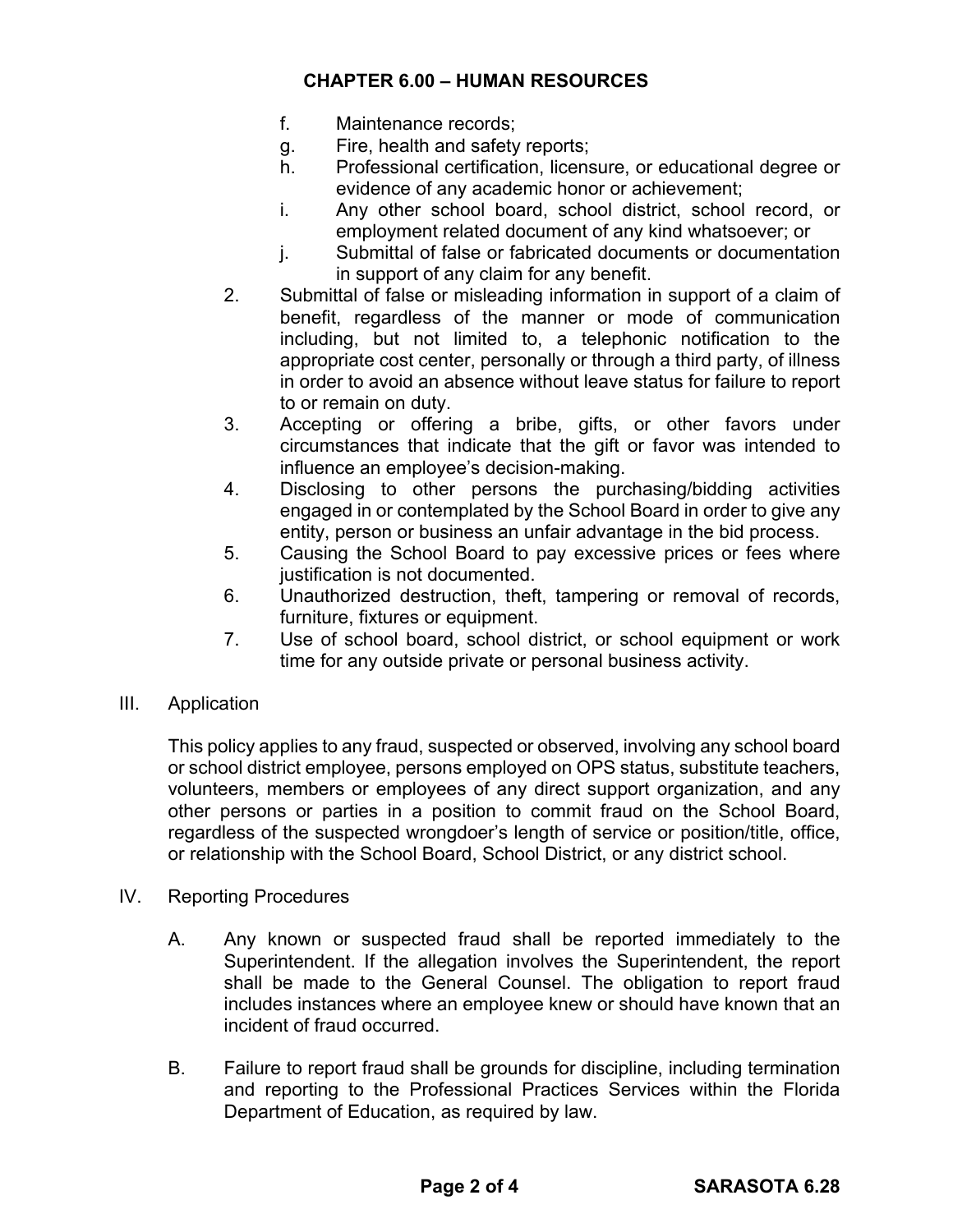- C. A false or malicious allegation of fraud is a violation of this procedure and shall be grounds for disciplinary action up to and including termination.
- V. Investigation Responsibilities
	- A. Upon receipt of a written report of fraud, the Superintendent through his or her designee shall determine whether pursuit of an investigation is warranted and, if so, cause an investigation to commence. The investigation shall follow the same procedures as investigations for employee misconduct.
	- B. If the investigation reveals that fraudulent activities have occurred, decisions for referral to appropriate law enforcement and/or regulatory agencies for independent investigation shall be made in conjunction with the Superintendent, legal counsel and members of management, as will final decisions on dispositions of each case.
- VI. Confidentiality
	- A. Great care shall be taken in the investigation of allegations of fraudulent activity. Unauthorized individuals shall not attempt to personally conduct investigations or interviews related to claims of fraudulent activity. Individuals shall not discuss the case, facts, suspicions, or allegations with anyone inside or outside the School District unless specifically asked to do so by the investigating authority or legal directive.
	- B. To avoid incurring damage to an individual's reputation and to protect the District from potential civil liability, the results of investigations conducted by the District shall not be discussed or disclosed with anyone other than those persons directly associated with the case(s) who have a legitimate need to know in order to perform his/her duties and responsibilities.
	- C. Upon the conclusion of the preliminary investigation or at such time as the preliminary investigation ceases to be active, the complaint and all such materials shall be open thereafter to inspection pursuant to Florida Statutes sections 119.07(1) and 1012.31.
- VII. Consequences

Violation of this policy may result in termination or some lesser penalty including, but not limited to, suspension without pay or reprimand.

- VIII. Employee Education
	- A. All employees will be required to sign a statement indicating that they have read and understand this policy.